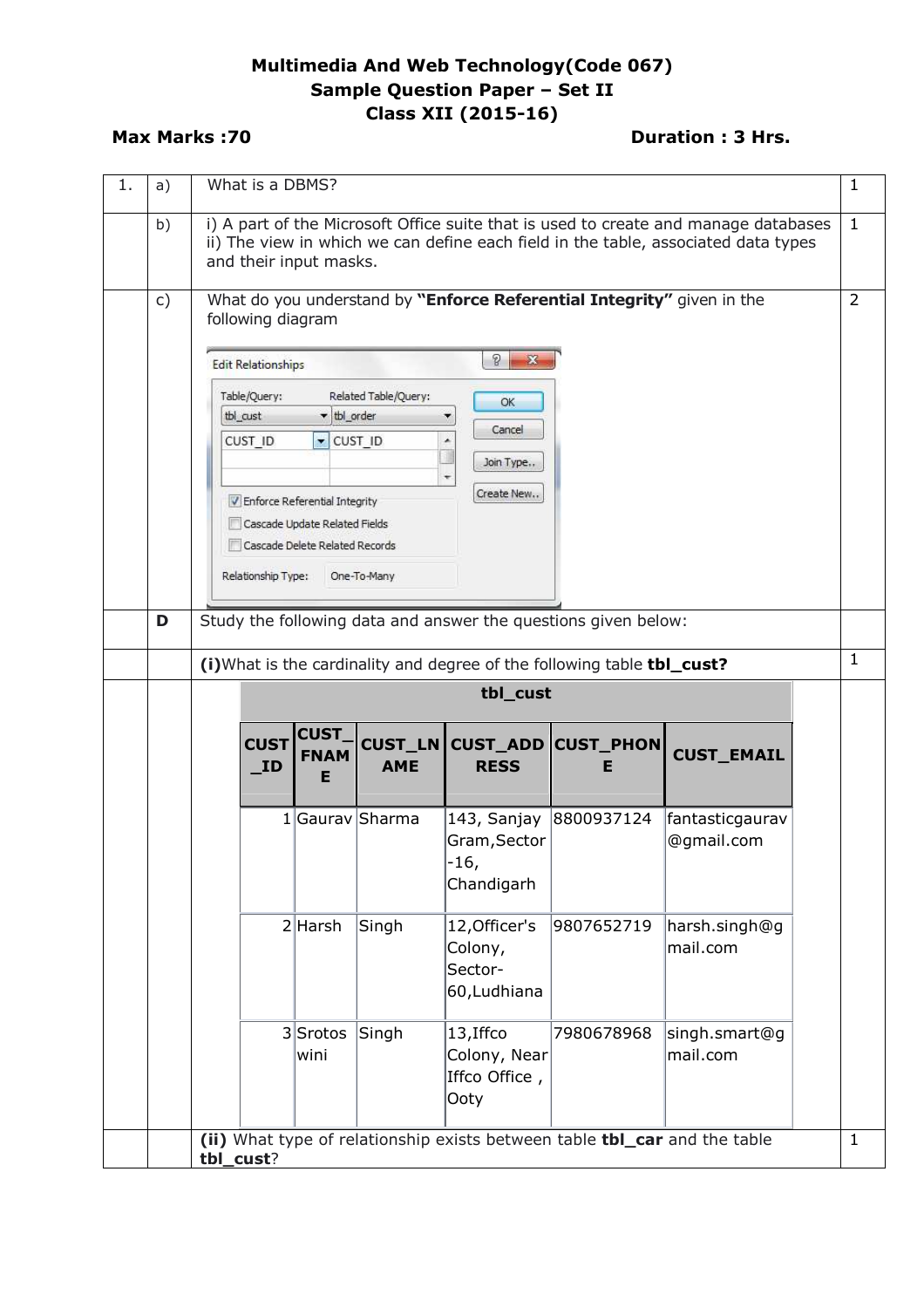|    |     | tbl_product<br><b>B</b> CAR NO<br>tbl cust<br>MAKE<br><b>8</b> CUST ID<br><b>MODEL</b><br><b>CUST_FNAME</b><br>Mileage<br>tbl order<br><b>CUST_LNAME</b><br><b>Type</b><br><b>B</b> ORDER ID<br><b>CUST ADDRESS</b><br>œ<br><b>CUST ID</b><br><b>CUST_PHONE</b><br>oo<br>CAR_ID<br><b>CUST_EMAIL</b><br><b>DATE</b>                                                                                 |                |  |  |  |
|----|-----|-----------------------------------------------------------------------------------------------------------------------------------------------------------------------------------------------------------------------------------------------------------------------------------------------------------------------------------------------------------------------------------------------------|----------------|--|--|--|
|    | (e) | What is the impact of changing Frame Rate of a movie?                                                                                                                                                                                                                                                                                                                                               | 1              |  |  |  |
|    | (f) | Rita is trying to make change in the movie. Though the content of layer on<br>stage is visible but no changes can be done to it. What should she do so that<br>she can make changes.                                                                                                                                                                                                                | $\mathbf{1}$   |  |  |  |
|    | (g) | Ms. Reena Sharma is planning to gift an animated digital card to her father on<br>fathers day. She wants to include vector graphics, sound and video. But the<br>size of the movie should be small even if it requires additional plug-in to play<br>the movie. Which of the following formats are best suited for this purpose:<br><b>GIF</b><br>(i)<br><b>JPEG</b><br>(ii)<br><b>SWF</b><br>(iii) | $\overline{2}$ |  |  |  |
| 2. |     | Answer the following questions based on Macromedia Flash:                                                                                                                                                                                                                                                                                                                                           |                |  |  |  |
|    | a)  | What is an Animation? Names two types of Tweening.                                                                                                                                                                                                                                                                                                                                                  | 2              |  |  |  |
|    | b)  | Explain the term stacking order of layers                                                                                                                                                                                                                                                                                                                                                           |                |  |  |  |
|    | c)  | What is a difference between Publishing and Exporting of a movie ?                                                                                                                                                                                                                                                                                                                                  | $\overline{2}$ |  |  |  |
|    | d)  | Consider the figure given below and do as directed:<br>The image on the right hand side shows the position and size of the image for<br>frame 1.<br>The image on the left hand side shows the position and size of the image for<br>frame 25.                                                                                                                                                       | 4              |  |  |  |
| З. |     | Answer the following questions based on HTML:                                                                                                                                                                                                                                                                                                                                                       |                |  |  |  |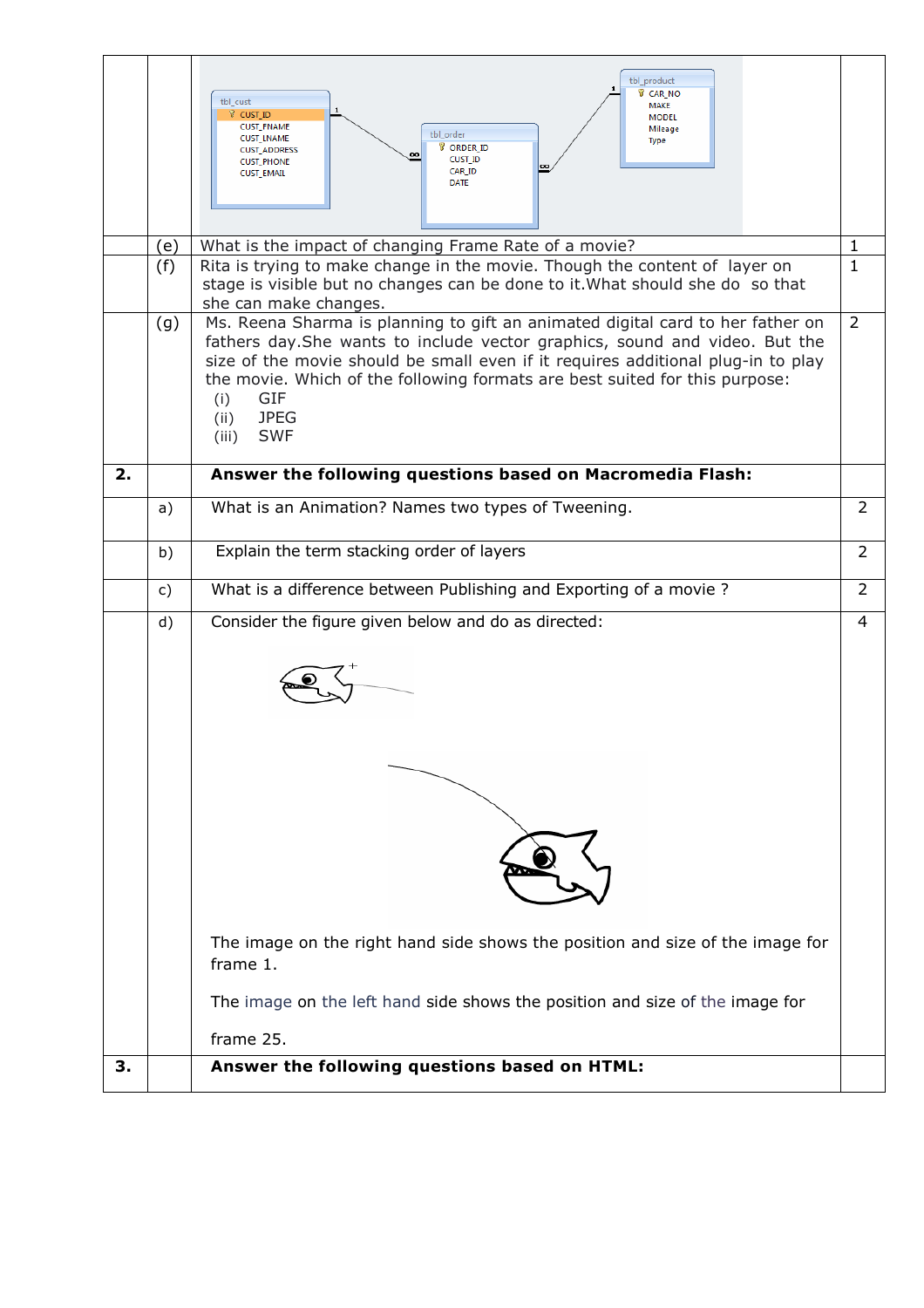|    | a)                                                                                      | Fill in the blanks in the HTML code to create a framed web page in the following<br>format:                                                                                                                                                                                                                                                                                                                                                                |   |  |  |  |  |
|----|-----------------------------------------------------------------------------------------|------------------------------------------------------------------------------------------------------------------------------------------------------------------------------------------------------------------------------------------------------------------------------------------------------------------------------------------------------------------------------------------------------------------------------------------------------------|---|--|--|--|--|
|    |                                                                                         | FileA.html                                                                                                                                                                                                                                                                                                                                                                                                                                                 |   |  |  |  |  |
|    |                                                                                         |                                                                                                                                                                                                                                                                                                                                                                                                                                                            |   |  |  |  |  |
|    |                                                                                         | 80%<br>FileB.html<br>FileC.html                                                                                                                                                                                                                                                                                                                                                                                                                            |   |  |  |  |  |
|    |                                                                                         |                                                                                                                                                                                                                                                                                                                                                                                                                                                            |   |  |  |  |  |
|    |                                                                                         | 40%                                                                                                                                                                                                                                                                                                                                                                                                                                                        |   |  |  |  |  |
|    | b)                                                                                      | Write the HTML code to generate a Web Page in the format given below :                                                                                                                                                                                                                                                                                                                                                                                     | 8 |  |  |  |  |
|    |                                                                                         | Consider the following while writing the HTML code<br>1. Title of the page should be "Save Girl Child"<br>2. Link colour should be "Maroon", visited link colour should be "Red".<br>3. Heading of page is "violet"<br>4. Picture used in the page is the file "savegirl.jpg"<br>5. Table should have a border of width 1, border of table should be "green".<br>6. Background of first row is "yellow" and of second row is "cyan"<br>7. Pages linked to: |   |  |  |  |  |
|    |                                                                                         | At the National level as "national.html"                                                                                                                                                                                                                                                                                                                                                                                                                   |   |  |  |  |  |
|    |                                                                                         | At the State level as "state.html"<br>At the District level as "district.html                                                                                                                                                                                                                                                                                                                                                                              |   |  |  |  |  |
|    |                                                                                         | 8. Bottom message is of size 2 is linked to email-id savegirl@abc.com                                                                                                                                                                                                                                                                                                                                                                                      |   |  |  |  |  |
|    |                                                                                         |                                                                                                                                                                                                                                                                                                                                                                                                                                                            |   |  |  |  |  |
|    |                                                                                         | Save girl child, educate girl child                                                                                                                                                                                                                                                                                                                                                                                                                        |   |  |  |  |  |
|    |                                                                                         | Save girl child, educate girl child (Beti Bachao, Beti Padhao) is<br>बचाऊ                                                                                                                                                                                                                                                                                                                                                                                  |   |  |  |  |  |
|    |                                                                                         | a Government of India scheme that aims to generate awareness and                                                                                                                                                                                                                                                                                                                                                                                           |   |  |  |  |  |
|    | improving the efficiency of welfare services meant for women.<br>Project Implementation |                                                                                                                                                                                                                                                                                                                                                                                                                                                            |   |  |  |  |  |
|    |                                                                                         |                                                                                                                                                                                                                                                                                                                                                                                                                                                            |   |  |  |  |  |
|    |                                                                                         | 1. At the National level<br>2. At the State level<br>3. At the District level                                                                                                                                                                                                                                                                                                                                                                              |   |  |  |  |  |
|    |                                                                                         | The objectives of this initiative are:                                                                                                                                                                                                                                                                                                                                                                                                                     |   |  |  |  |  |
|    |                                                                                         | Ensuring<br>Prevention of Ensuring<br>education and<br>gender biased<br>survival &<br>participation<br>sex selective<br>protection of<br>of the girl<br>the girl child<br>elimination<br>child                                                                                                                                                                                                                                                             |   |  |  |  |  |
|    | For Further Enquiries                                                                   |                                                                                                                                                                                                                                                                                                                                                                                                                                                            |   |  |  |  |  |
| 4. |                                                                                         | Answer the following questions based on ASP:                                                                                                                                                                                                                                                                                                                                                                                                               |   |  |  |  |  |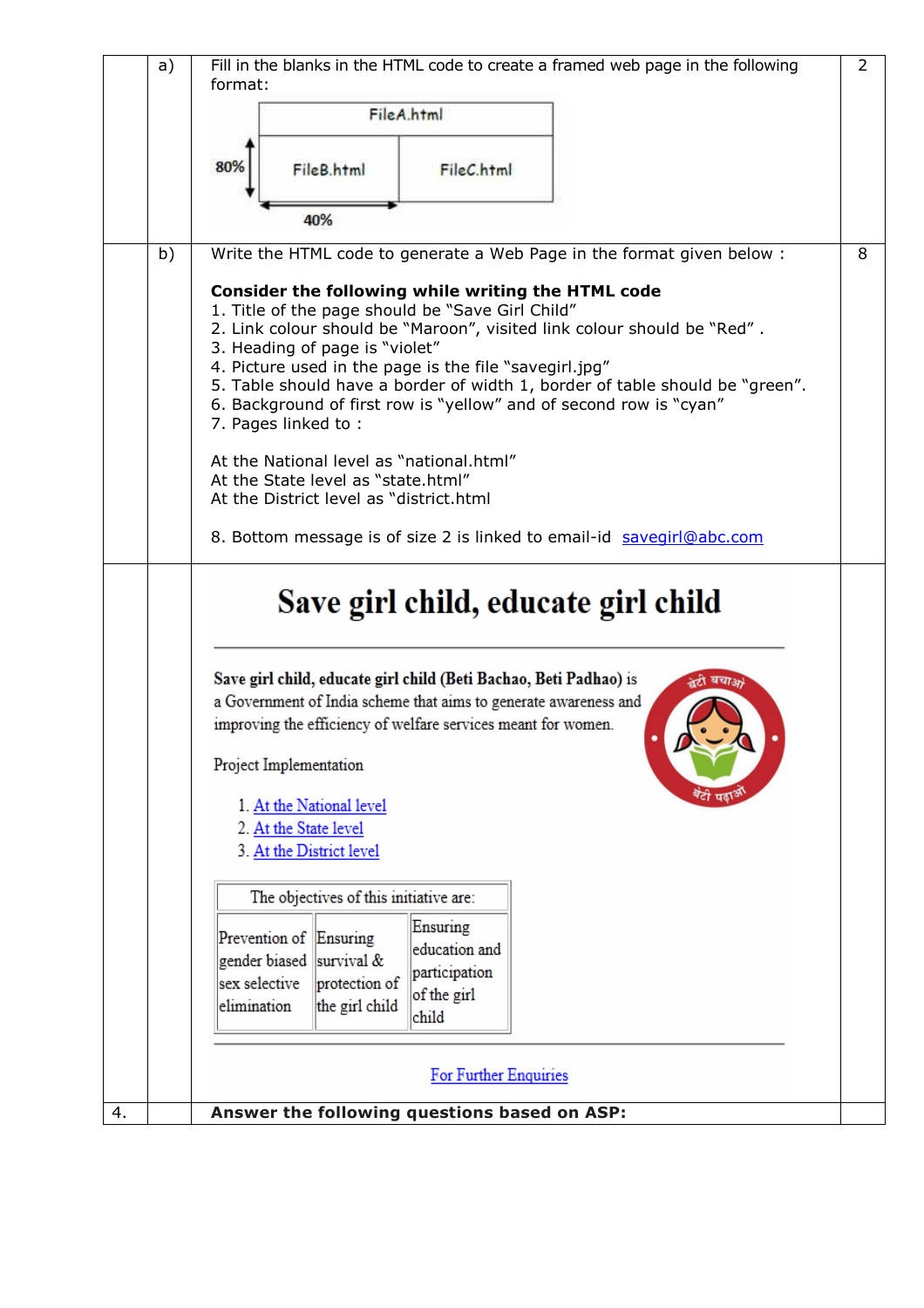|    | a) | Use the following script to answer the questions that follow:<br>- - Start the script - -<br>$< \frac{0}{0}$<br>DIM A<br>$A = 10$<br>DisplaySub<br>Sub DisplaySub<br>Show<br>$B = 20$<br>response.write("Displaying "&b&"<br>")<br>Show<br><b>END SUB</b><br><b>SUB Show</b><br>$A = A + 3$<br>response.write("Showing "&a&"<br>")<br><b>END SUB</b><br>$\% >$<br>(i) How many subroutines are used in the above code snippet? Name<br>them.<br>(ii) What will be the output of above asp code?                                                                                                                                                                                                                                                     | $\overline{2}$ |
|----|----|-----------------------------------------------------------------------------------------------------------------------------------------------------------------------------------------------------------------------------------------------------------------------------------------------------------------------------------------------------------------------------------------------------------------------------------------------------------------------------------------------------------------------------------------------------------------------------------------------------------------------------------------------------------------------------------------------------------------------------------------------------|----------------|
|    | b) | Differentiate between ASP and HTML                                                                                                                                                                                                                                                                                                                                                                                                                                                                                                                                                                                                                                                                                                                  | $\overline{2}$ |
|    | c) | Write a program to read a text file "exam.txt" and display the no. of spaces<br>in the file. For example, if the content of the file exam. txt is                                                                                                                                                                                                                                                                                                                                                                                                                                                                                                                                                                                                   | $\overline{3}$ |
|    |    | Failure will never overtake me if my determination to succeed is strong                                                                                                                                                                                                                                                                                                                                                                                                                                                                                                                                                                                                                                                                             |                |
|    |    | Then the output of the program should be 11.                                                                                                                                                                                                                                                                                                                                                                                                                                                                                                                                                                                                                                                                                                        |                |
|    | d) | Find output<br>1. Response. Write(MONTHNAME(MONTH(CDATE ("01/03/2016"))))<br>2. Response.write(ucase(mid("encouragement", 3, abs(31 mod 8))))<br>3. Response.write(instr("Educate girl child", "uc"))                                                                                                                                                                                                                                                                                                                                                                                                                                                                                                                                               | 3              |
| 5. |    | Answer the following questions based on ASP:                                                                                                                                                                                                                                                                                                                                                                                                                                                                                                                                                                                                                                                                                                        |                |
|    | a) | What are the purpose of using the global.asa file                                                                                                                                                                                                                                                                                                                                                                                                                                                                                                                                                                                                                                                                                                   | ı.             |
|    | b) | Observe the program segment given below carefully and fill the blanks<br>marked as Line 1 of the server object and Line 2, Line 3 and Line 4 using<br>methods of the RecordSet object for performing the required task.<br><% DIM objConn, strConn, objRS<br>SET objConn = Server. CreateObject("ADODB.Connection")<br>$strConn = "DSN=exam"$<br>objConn.OpenstrConn<br>objRS.Open "Student", objConn, 2, 2<br>-------------- 'Line 2 Move the cursor to the end of file<br>-------------- 'Line 3 to Add a new blank record<br>objRS("AdmNo") = Request.Form("AdmNo")<br>objRS("Name") = Request.Form("Name")<br>'Line 4to save the record in the database<br>objRS.Close<br>objConn.Close<br>$SET$ obj $RS =$ Nothing<br>SET objConn = Nothing %> | $\overline{4}$ |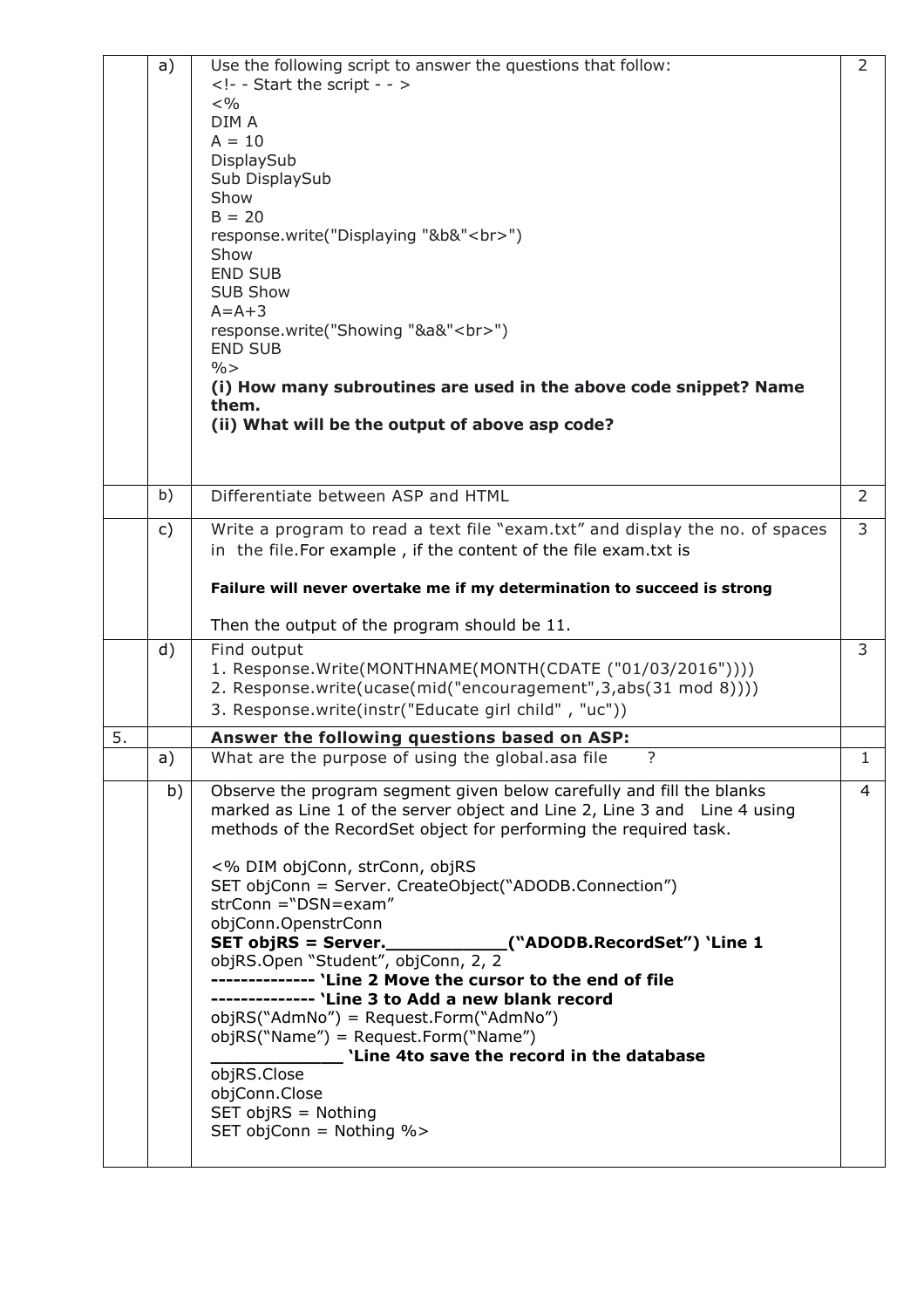|    | C)             | Create an ASP file "advertisement.asp" to display different banner<br>advertisement on the webpage. The ads to be displayed are stored in the file<br>"ads.txt". The thickness of the border around the advertisement is 3 pixel.                                | 3              |
|----|----------------|------------------------------------------------------------------------------------------------------------------------------------------------------------------------------------------------------------------------------------------------------------------|----------------|
|    | d)             | Differentiate between counter and page counter                                                                                                                                                                                                                   | 1              |
|    | e)             | Differentiate between DSN and DSN-less connection                                                                                                                                                                                                                | 1.             |
| 6. |                | Answer the following questions based on VBScript:                                                                                                                                                                                                                |                |
|    | a)             | Name the event that occurs when the mouse cursor is brought over an<br>element on a web page.                                                                                                                                                                    | $\mathbf{1}$   |
|    | b)             | Rewrite the following code using the if. .thenelse statement:<br>Select case choice<br>Case 1<br>Document.write("Monday")<br>Case 2<br>Document.write("Tuesday")<br>Case 3<br>Document.write("Wednesday")<br>Case else<br>Document.write("Sunday")<br>End select | $\overline{2}$ |
|    | $\mathsf{c}$ ) | Write a function using VbScript that allows two values to be passed to it<br>and calculates the average of those two nos. and returns the result. Use the<br>function to calculate average of 3,5.                                                               | $\overline{3}$ |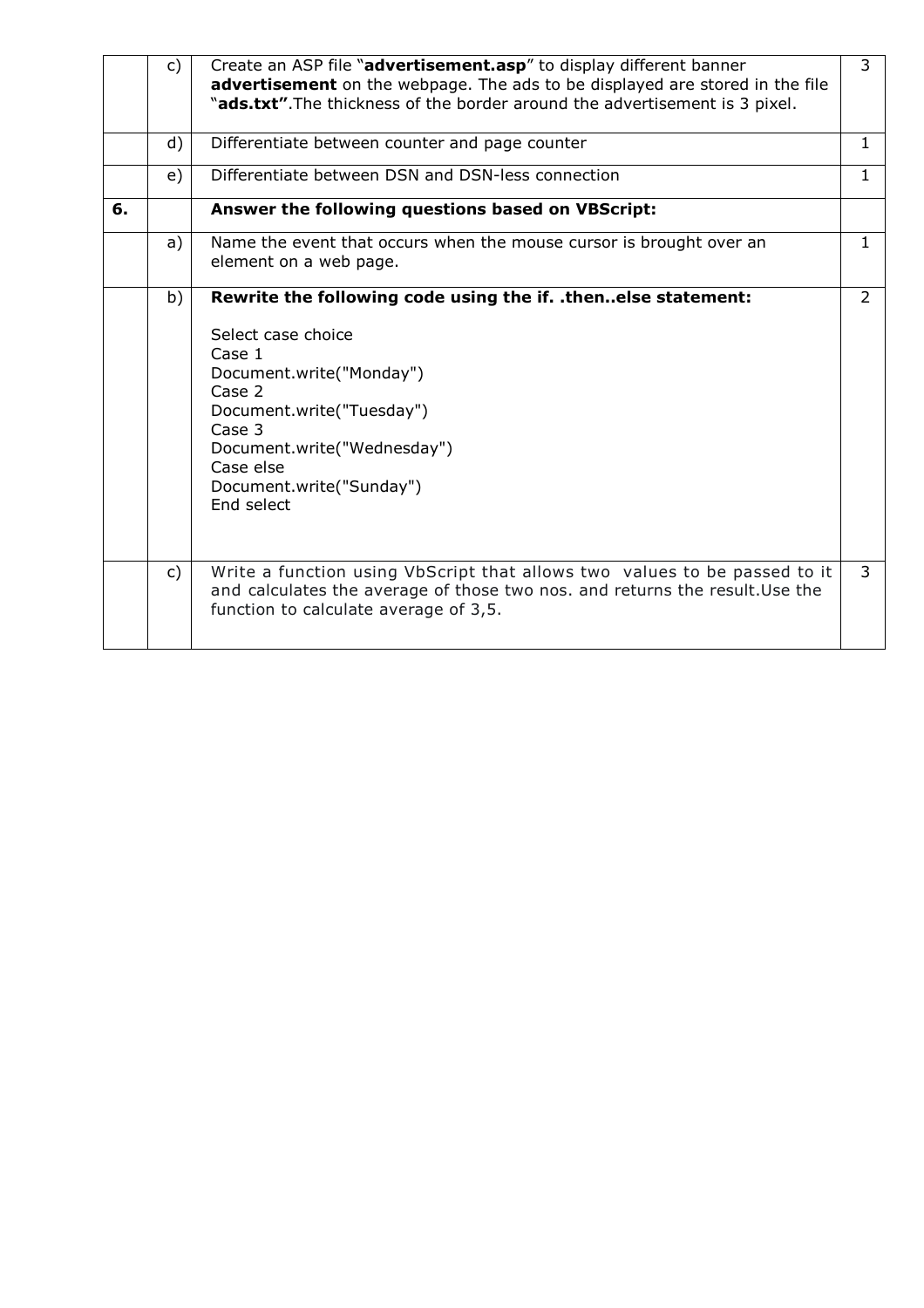|                  | d) | Create a form that contains two textbox options and radio button with<br>two options as shown below                                                                          |                                                                                                                                                                                                           |                |  |
|------------------|----|------------------------------------------------------------------------------------------------------------------------------------------------------------------------------|-----------------------------------------------------------------------------------------------------------------------------------------------------------------------------------------------------------|----------------|--|
|                  |    | First Name                                                                                                                                                                   |                                                                                                                                                                                                           |                |  |
|                  |    | Last Name                                                                                                                                                                    |                                                                                                                                                                                                           |                |  |
|                  |    | Gender<br>$\circ$ Male<br>◎ Female                                                                                                                                           |                                                                                                                                                                                                           |                |  |
|                  |    | Show Me                                                                                                                                                                      |                                                                                                                                                                                                           |                |  |
|                  |    |                                                                                                                                                                              | When the user clicks on any of radio buttons, the message should be<br>displayed according to selected gender.                                                                                            |                |  |
|                  |    |                                                                                                                                                                              | For Example if the First name entered by user is <b>Neeraj</b> and Last Name<br>entered by user is Singh the following message should be displayed<br>according to the selected Gender                    |                |  |
|                  |    | Gender                                                                                                                                                                       | Message                                                                                                                                                                                                   |                |  |
|                  |    | Male                                                                                                                                                                         | Hello Mr.N.Singh. Welcome to our website.                                                                                                                                                                 |                |  |
|                  |    | Female                                                                                                                                                                       | Thank You Ms N.Singh for visiting the website.                                                                                                                                                            |                |  |
|                  |    |                                                                                                                                                                              | Write the HTML code for creating the form and the embedded VBScript<br>code for the click events of the button.                                                                                           |                |  |
| $\overline{z}$ . |    | concepts                                                                                                                                                                     | Answer the following questions based on Communication and network                                                                                                                                         |                |  |
|                  | a) |                                                                                                                                                                              | The doctors in the same room have connected their Palm Tops using Bluetooth<br>for exchanging views about a patient. Out of the following what kind of<br>network they have formed?<br>LAN, MAN, PAN, WAN | $\mathbf{1}$   |  |
|                  | b) |                                                                                                                                                                              | Differentiate between Propriety and Open Source Software.                                                                                                                                                 | $\overline{2}$ |  |
|                  | c) | Monica is interested in transferring few Songs from her mobile phone to<br>Sangeeta's mobile phone. Suggest two suitable wireless options she may opt<br>for to do the same. |                                                                                                                                                                                                           |                |  |
|                  | d) | Give the full form of<br>$(i)$ FTP<br>(ii)HTTP                                                                                                                               |                                                                                                                                                                                                           |                |  |
|                  | e) | a)<br>b)<br>c)                                                                                                                                                               | Which of the following comes under cyber crime<br>Photocopying a printed report<br>Working on someone's computer with permission<br>Operating someone's Internet Banking Account to withdraw money.       | $\mathbf{1}$   |  |